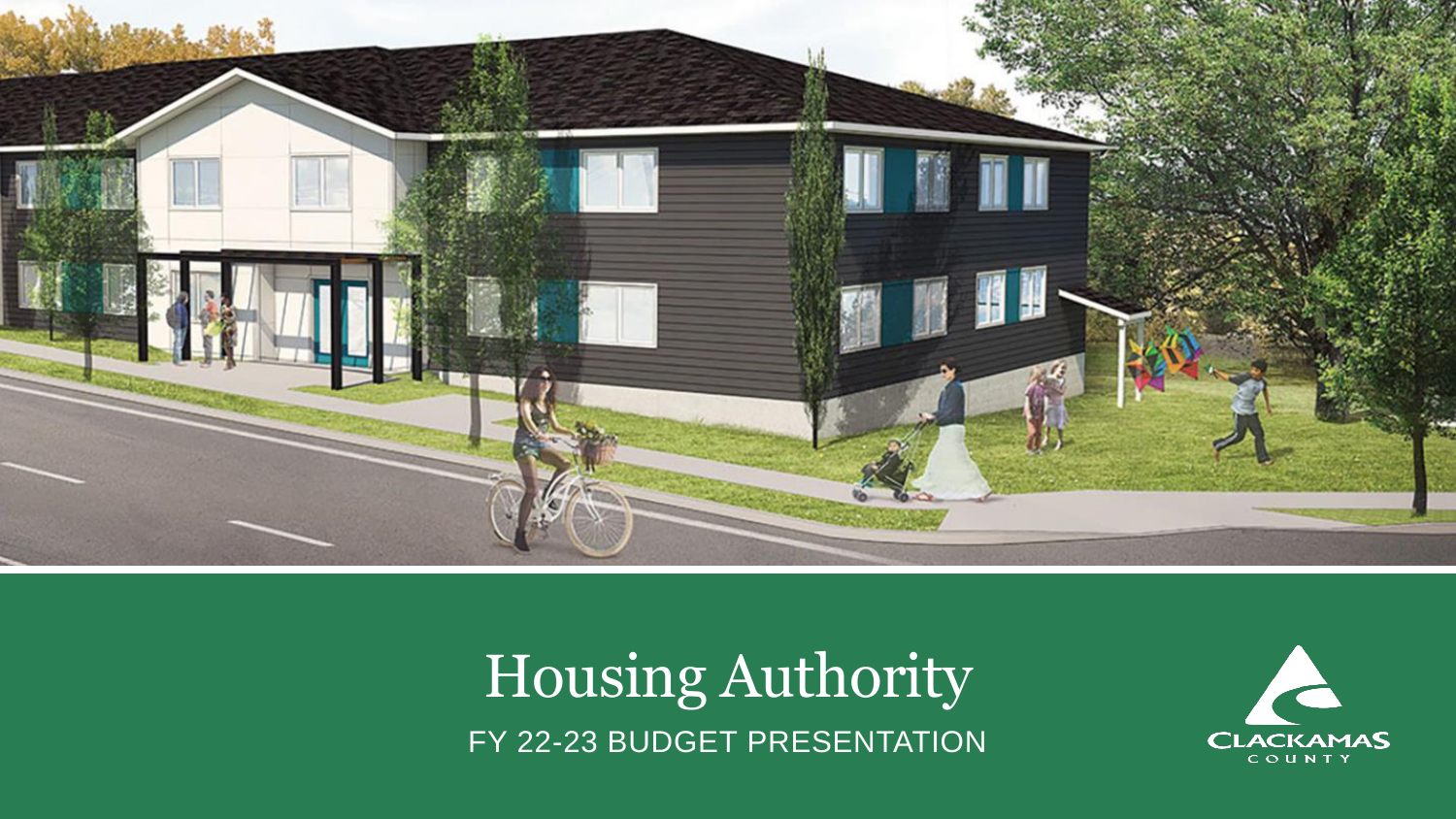### 2022 Major Accomplishments

| <b>AREA</b>                        | <b>DESCRIPTION</b>                                                                                                                                                                                                                                                                                                                                                             |
|------------------------------------|--------------------------------------------------------------------------------------------------------------------------------------------------------------------------------------------------------------------------------------------------------------------------------------------------------------------------------------------------------------------------------|
| Affordable Housing Development     | Metro Bond fund administration allows us to collaborate with developers to increase affordable housing in the<br>County. This collaboration has been highly successful with 462 new units of affordable housing entering into<br>construction in our County.                                                                                                                   |
| <b>Supportive Housing Services</b> | The Housing Authority has successfully administered the Metro funded Supportive Housing Services (SHS) program<br>including the operation of the Regional Long-Term Rent Assistance Program (RLRA). Since November 2021 the program<br>has successfully housed 69 homeless individuals and completed intakes for an additional 55.                                             |
| <b>Emergency Housing Vouchers</b>  | Housing Authority of Clackamas County (HACC) was the first Public Housing Authority in the nation to fully lease all 41<br>of its allotted new Emergency Housing Vouchers.                                                                                                                                                                                                     |
| Foster Youth to Independence       | Housing Authority of Clackamas County (HACC) was the first Public Housing Authority in Oregon to apply for and be<br>awarded new Foster Youth to Independence Vouchers. Furthermore HACC was first in the nation to fully utilize our first<br>award of 25 vouchers. These accomplishments were rewarded with an additional 50 vouchers to serve youth exiting<br>foster care. |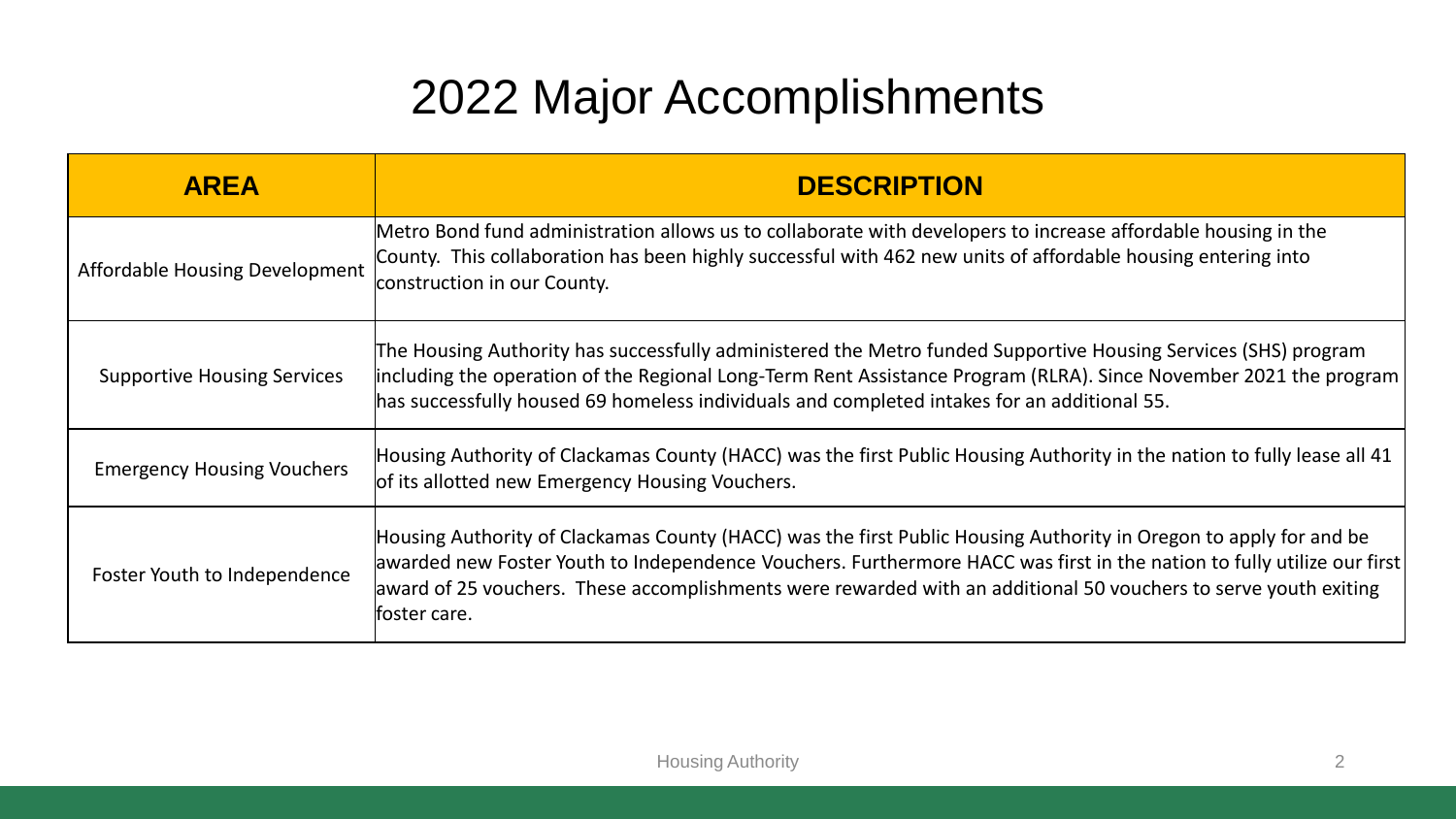#### Performance Clackamas Results Measures

| Line of<br><b>Business/Program</b> | <b>Results Measure</b>                                            | FY 20-21<br><b>Actual</b> | FY 21-22<br><b>Target</b> | <b>FY 21-22</b><br><b>Projected</b><br><b>Performance</b> | FY 22-23<br><b>Target</b> |
|------------------------------------|-------------------------------------------------------------------|---------------------------|---------------------------|-----------------------------------------------------------|---------------------------|
| <b>Housing Authority</b>           | % of households maintain stable housing for at least 24<br>months | 99%                       | 90%                       | 99.5%                                                     | 90%                       |
|                                    |                                                                   |                           |                           |                                                           |                           |
|                                    | By 2025, 1,500 Affordable Housing units will be developed         |                           |                           |                                                           |                           |
|                                    | Pre-Developed                                                     | 861                       | 500                       | 823                                                       | 702                       |
|                                    | Under construction                                                | 200                       | 413                       | 248                                                       | 474                       |
|                                    | <b>Completed Units</b>                                            | 236                       | 384                       | 236                                                       | 484                       |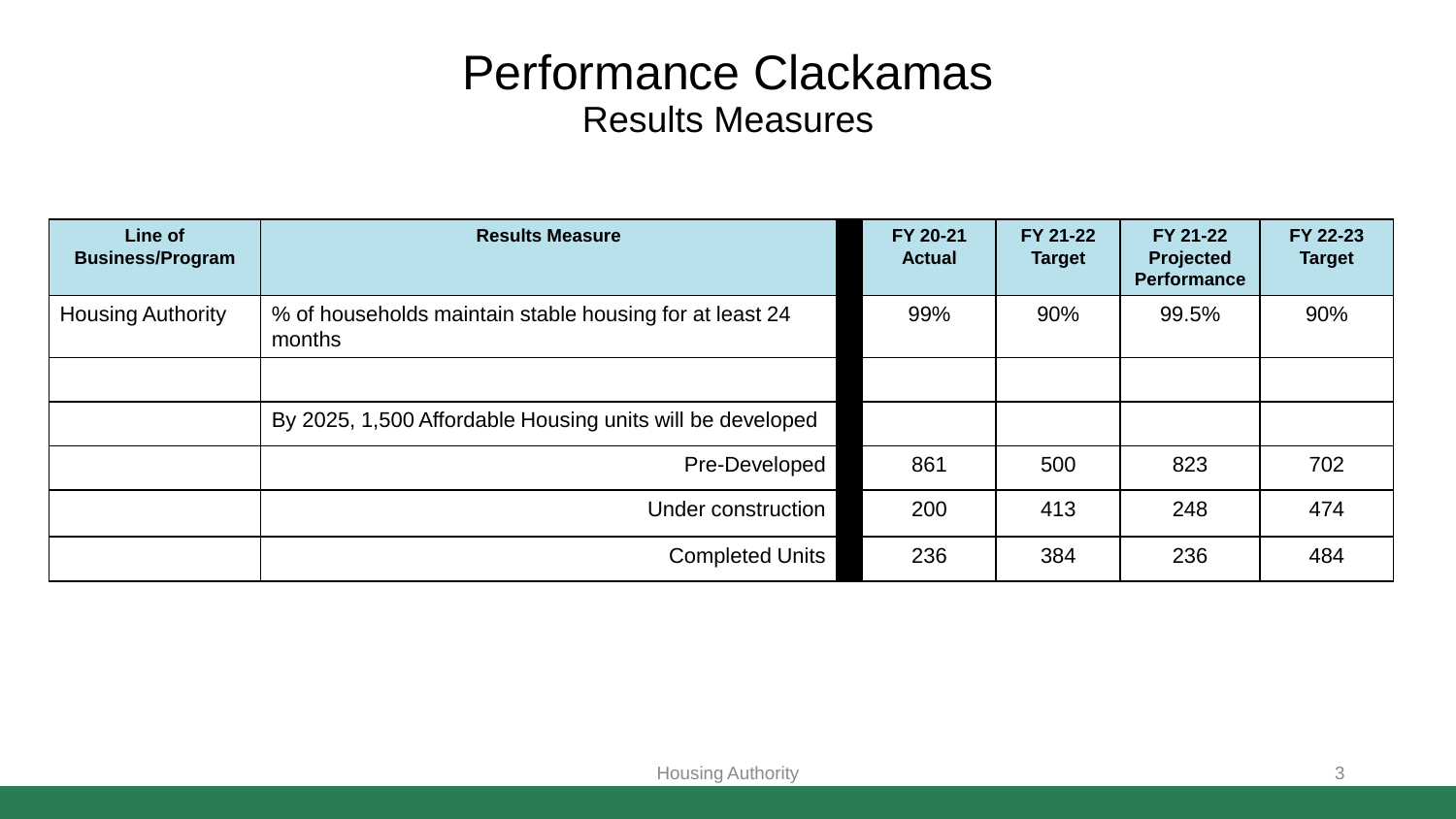### Program Profiles: 2022-23 Summary

| $\overline{\phantom{a}}$                      | <b>Program Name</b>                             | <b>Total Funds</b> | <b>General</b><br><b>Funds</b> | % County % Restricted<br><b>Funds</b> | <b>Mandate:</b><br>Fed/State/Cty/I<br><b>GA/None</b> | % Program<br><b>Operated by</b><br><b>County</b> | Metrics: %<br><b>Target</b><br><b>Meet/Exceed or</b><br><b>Improve</b> |
|-----------------------------------------------|-------------------------------------------------|--------------------|--------------------------------|---------------------------------------|------------------------------------------------------|--------------------------------------------------|------------------------------------------------------------------------|
| <b>Housing &amp; Community</b><br>Development | Housing Authority of<br><b>Clackamas County</b> | \$69,890,973       | $0\%$                          | 100%                                  | Fed, State &<br><b>IGA</b>                           | 7.60%                                            | 57%                                                                    |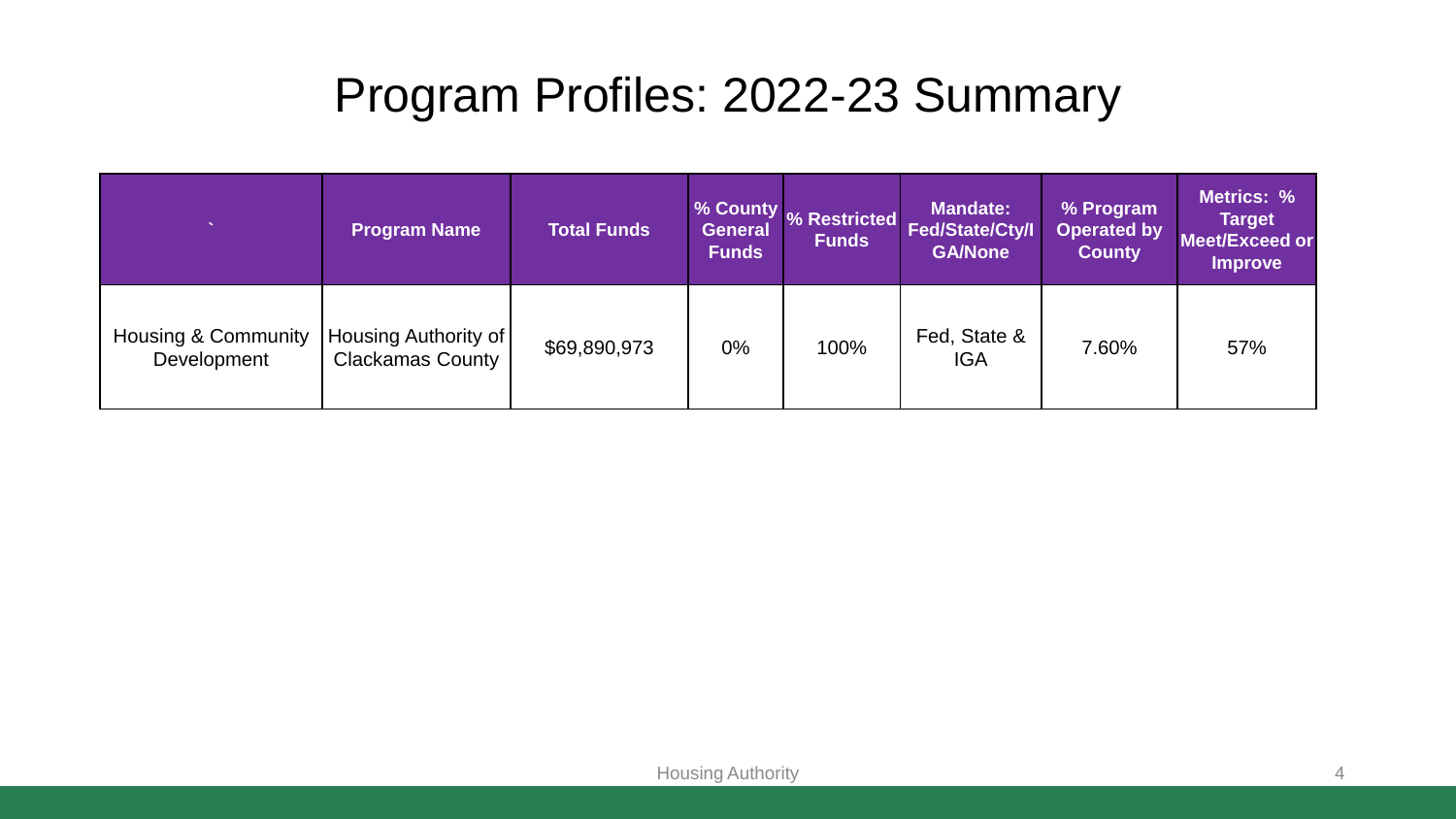#### Department Summary by Fund



#### **Housing Authority**

#### **Department Budget Summary by Fund**

| <b>Line of Business</b>                                                  |              | FY 22/23   | FY 22/23<br>FY 22/23  |                       | FY 22/23<br><b>General Fund</b> |
|--------------------------------------------------------------------------|--------------|------------|-----------------------|-----------------------|---------------------------------|
|                                                                          |              |            | <b>Housing</b>        | <b>Total Proposed</b> | <b>Subsidy Included in</b>      |
| <b>Program</b>                                                           |              | <b>FTE</b> | <b>Authority Fund</b> | <b>Budget</b>         | Proposed Budget**               |
| Housing & Community Development<br>Housing Authority of Clackamas County |              | 61.00      | 69,890,973            | 69,890,973            |                                 |
|                                                                          | <b>TOTAL</b> | 61.00      | 69,890,973            | 69,890,973            |                                 |
|                                                                          |              |            |                       |                       |                                 |
| FY 21/22 Amended                                                         |              | 78.00      | 74,705,477            | 74,705,477            |                                 |
| \$ Increase (Decrease)                                                   |              | (17)       | (4,814,504)           | (4,814,504)           |                                 |
| % Increase (Decrease)                                                    |              | $-21.79%$  | $-6.44%$              | $-6.44%$              |                                 |

General Fund subsidy is support from unrestricted General Fund revenues, primarily property tax \*\* Subsidy does not include resources generated by operations such as charges for service (including costs allocated to users) and grants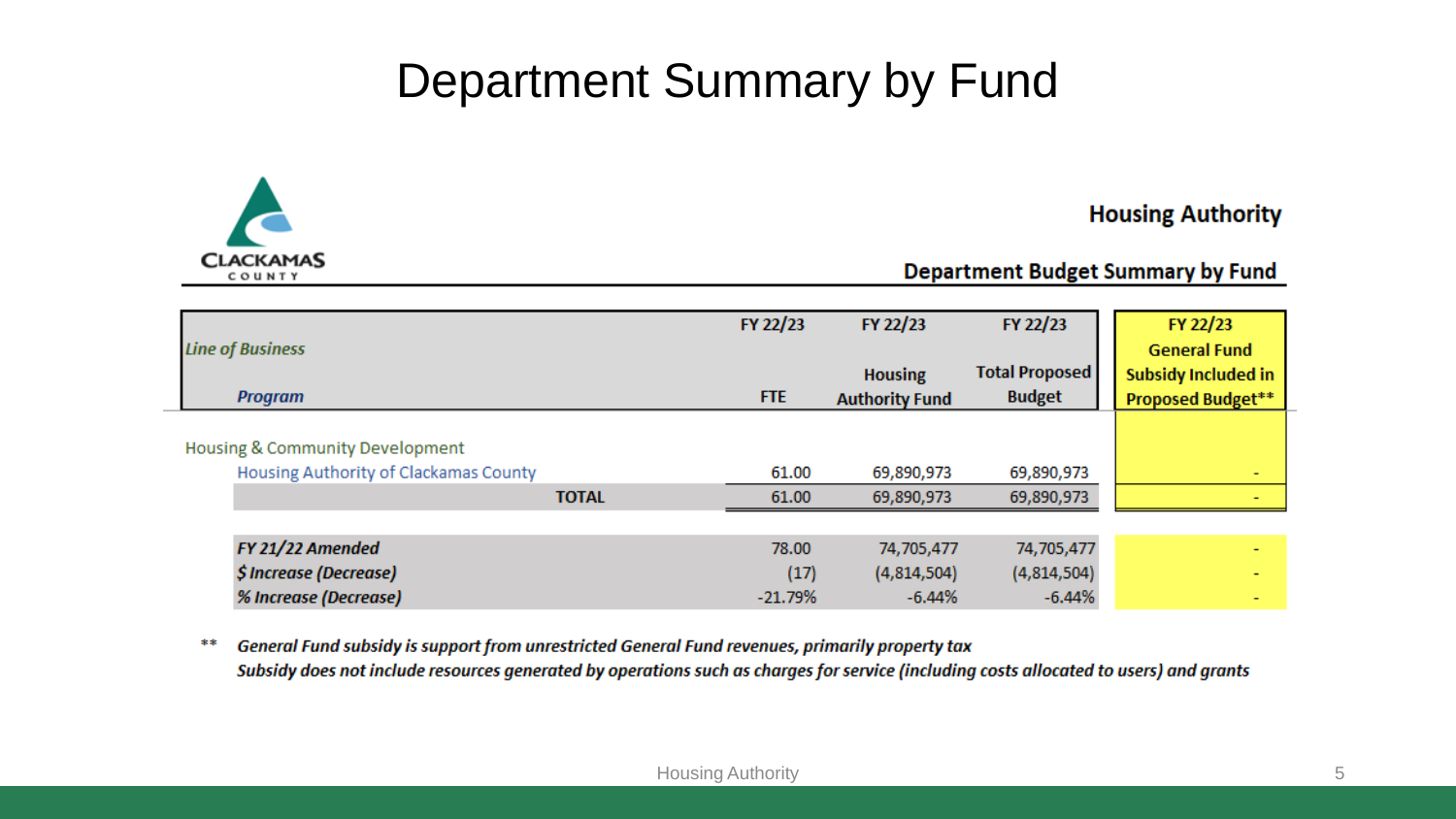#### FY 22-23 Revenue and Expenses

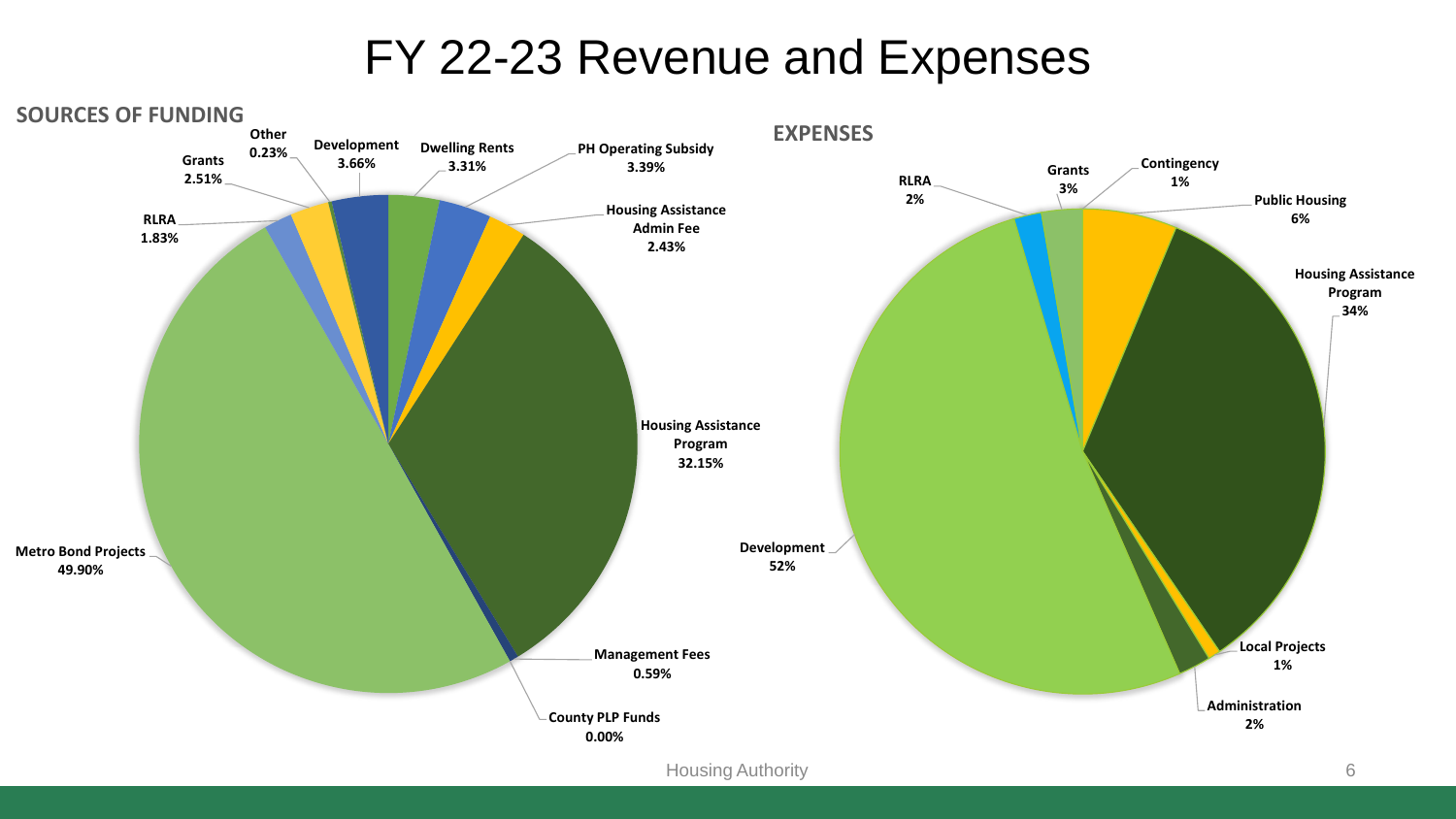#### Summary of Revenue & Expenses

|                                               | FY 19-20<br><b>Actual</b> | FY 20-21<br><b>Actual</b> | FY 21-22<br><b>Budget</b> | FY 21-22<br><b>Projected</b><br><b>Year End</b> | FY 22-23<br><b>Proposed</b><br><b>Budget</b> | <b>Chg from Prior</b><br><b>Yr Budget</b> | % Chg<br>from<br><b>Prior Yr</b><br><b>Budget</b> |
|-----------------------------------------------|---------------------------|---------------------------|---------------------------|-------------------------------------------------|----------------------------------------------|-------------------------------------------|---------------------------------------------------|
|                                               |                           |                           |                           |                                                 |                                              |                                           |                                                   |
| Dwelling rent                                 | 2,662,491                 | 2,611,629                 | 2,034,452                 | 2,066,852                                       | 2,457,520                                    | 423,067                                   | 20.8%                                             |
| Operating subsidy                             | 2,764,117                 | 3,546,506                 | 3,630,000                 | 3,598,692                                       | 3,943,655                                    | 313,655                                   | 8.6%                                              |
| Housing assistance payments                   | 16,420,233                | 18,245,085                | 19,206,368                | 18,741,850                                      | 22,469,045                                   | 3,262,677                                 | 17.0%                                             |
| Interest income                               | 88,422                    | 74,225                    | 500                       | 33,316                                          | 500                                          |                                           | 0%                                                |
| County/PLP funds                              |                           |                           | 150,000                   | 150,000                                         |                                              | (150,000)                                 | $-100.0%$                                         |
| Grant revenue                                 | 3,039,452                 | 4,132,605                 | 1,735,327                 | 5,248,906                                       | 1,752,947                                    | 17,620                                    | 1.0%                                              |
| <b>Metro Bond Funds</b>                       |                           |                           | 34,233,000                |                                                 | 34,872,213                                   | 639,213                                   | 1.9%                                              |
| Long Term Rental Assistance Prog (RLRA)       |                           |                           | 10,000,000                | 10,000,000                                      | 1,282,020                                    | (8,717,980)                               | $-87.2%$                                          |
| Other/In-kind                                 | 1,566,492                 | 10,465,267                | 3,715,830                 | 3,285,560                                       | 3,113,074                                    | (602, 756)                                | $-16.2%$                                          |
| <b>Total Revenue</b>                          | 26,541,207                | 39,075,317                | 74,705,477                | 43,125,176                                      | 69,890,974                                   | (4,814,504)                               | $-6.4%$                                           |
| <b>Personnel Services</b>                     | 4,562,934                 | 5,302,697                 | 6,196,335                 | 7,416,172                                       | 7,625,470                                    | 1,429,136                                 | 23.1%                                             |
| <b>Materials &amp; Services</b>               | 4,203,931                 | 6,182,578                 | 4,244,695                 | 2,801,832                                       | 3,257,495                                    | (987, 199)                                | $-23.3%$                                          |
| Housing assistance payments                   | 15,425,227                | 17,795,330                | 19,206,368                | 20,891,932                                      | 22,469,045                                   | 3,262,677                                 | 17.0%                                             |
| Depreciation/Cap. Ex.                         | 737,218                   | 719,385                   | 1,200,605                 | 654,440                                         | 1,200,605                                    |                                           | 0%                                                |
| <b>Expenditures</b>                           | 24,929,310                | 29,999,990                | 30,848,002                | 31,764,376                                      | 34,552,615                                   | 3,704,613                                 | 12.0%                                             |
| <b>Debt Service</b>                           |                           |                           | 13,700                    | 13,488                                          | 13,100                                       | (600)                                     | $-74.6%$                                          |
| Long Term Rental Assistance Prog (RLRA)       |                           |                           | 9,254,403                 | 5,969,633                                       | 453,045                                      | (8,801,358)                               | 0%                                                |
| Metro Bond                                    |                           |                           | 34,233,000                |                                                 | 34,872,213                                   | 639,213                                   | 0%                                                |
| Grant expense - Local                         |                           | 6,045                     |                           | 1,006,814                                       |                                              |                                           | 0%                                                |
| Extraordinary expense                         | 84,018                    | (18, 488)                 |                           |                                                 |                                              |                                           | 0%                                                |
| Contingency                                   |                           |                           | 356,372                   |                                                 |                                              | (356, 372)                                | 0%                                                |
| <b>Total Exp - Including Other Categories</b> | 25,013,328                | 29,987,547                | 74,705,477                | 38,754,311                                      | 69,890,973                                   | (4,814,504)                               | 255.8%                                            |
| <b>Net Change in Ending Balance</b>           | 1,527,879                 | 9,087,770                 | 0                         | 4,370,865                                       | $\mathbf 0$                                  | 0                                         |                                                   |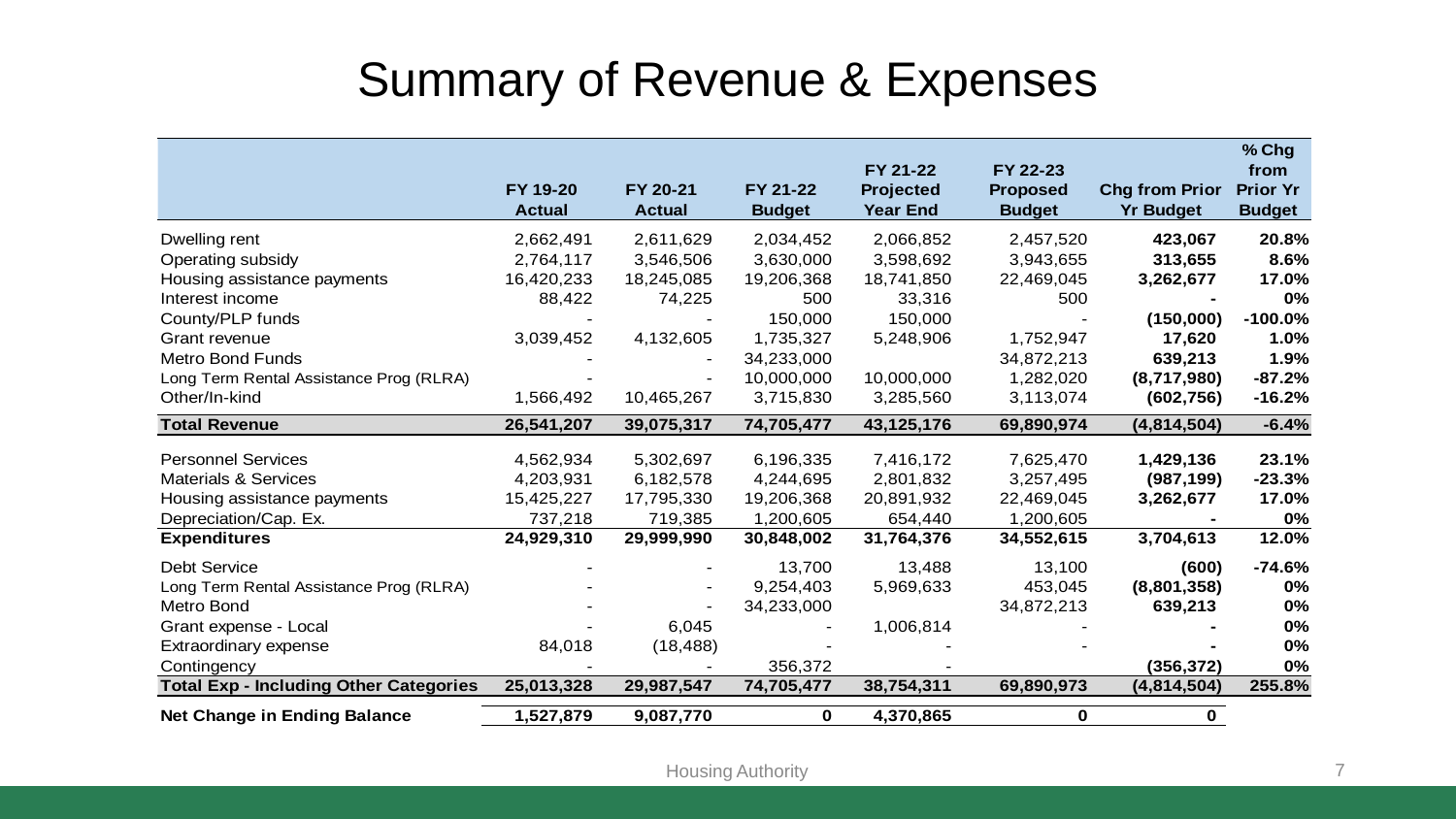### Significant Policy and/or Financial Issues

| <b>DESCRIPTION</b>                                                 | <b>IMPACT</b>                                                                 |
|--------------------------------------------------------------------|-------------------------------------------------------------------------------|
| Supportive Housing Services will operate through the newly created | The Housing Services and Development Division will allow for increased County |
| Housing Services and Development Division.                         | oversight and accountability.                                                 |